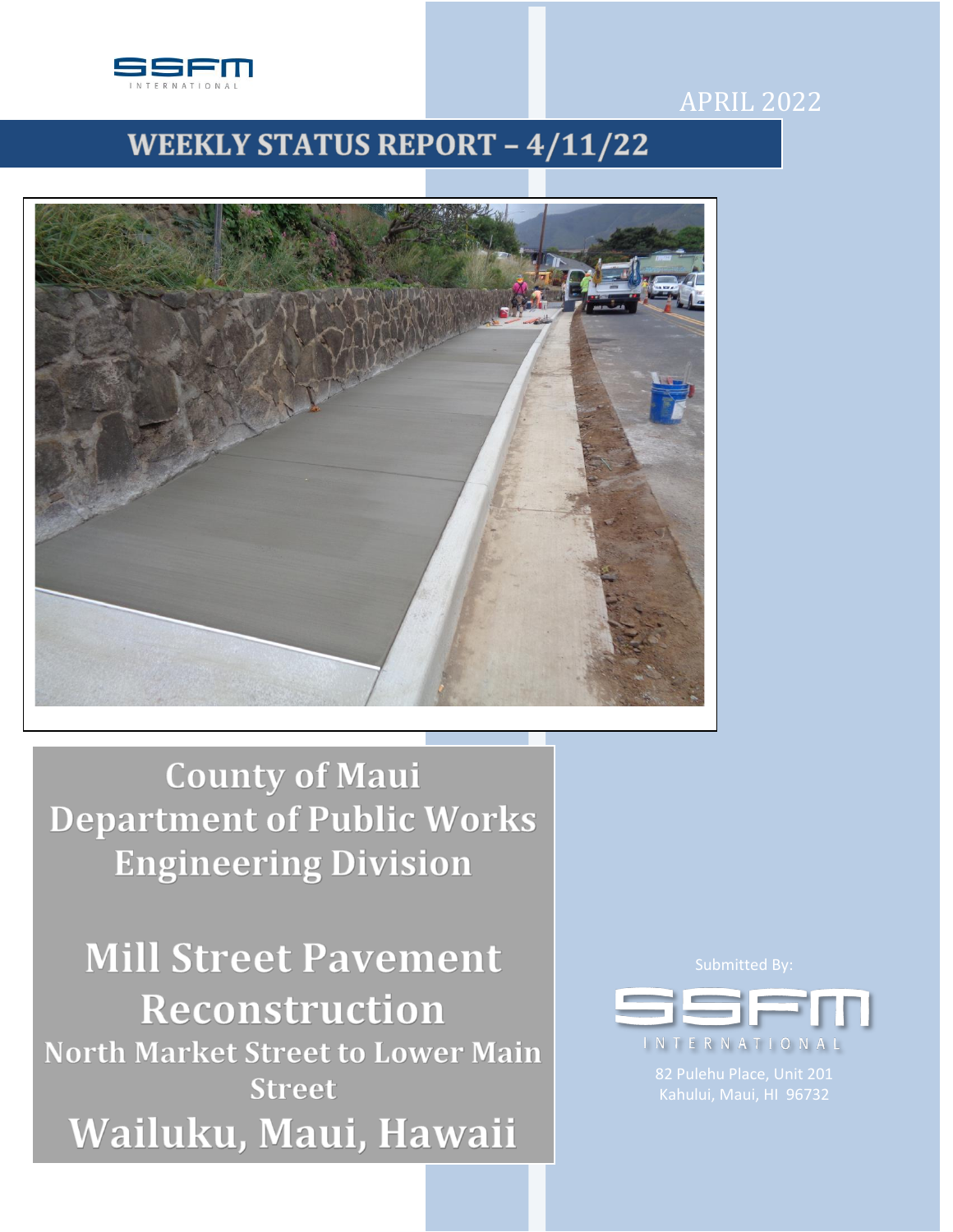

## **PROJECT SUMMARY**

| Mill Street Pavement Reconstruction                                                                                                                                                                                                                                                                                                                                                                                                                                                                                                                                                                                                                                                                                                                                                                                          |
|------------------------------------------------------------------------------------------------------------------------------------------------------------------------------------------------------------------------------------------------------------------------------------------------------------------------------------------------------------------------------------------------------------------------------------------------------------------------------------------------------------------------------------------------------------------------------------------------------------------------------------------------------------------------------------------------------------------------------------------------------------------------------------------------------------------------------|
| North Market Street to Lower Main Street                                                                                                                                                                                                                                                                                                                                                                                                                                                                                                                                                                                                                                                                                                                                                                                     |
| Wailuku, Maui, Hawaii                                                                                                                                                                                                                                                                                                                                                                                                                                                                                                                                                                                                                                                                                                                                                                                                        |
| FAP No STP-3840(001)                                                                                                                                                                                                                                                                                                                                                                                                                                                                                                                                                                                                                                                                                                                                                                                                         |
| The scope of work consists of removal of existing pavement down to the<br>gravel subbase within the road right-of-way and installation of a new<br>asphalt concrete pavement section with reinforcing geogrid. The scope<br>of work also includes removal and widening of existing sidewalks,<br>removal/installation of new curb/gutters, removal/replacement of<br>existing curb ramps and driveway aprons, installation of new pavement<br>striping and markers, adjusting manholes/valves frame and covers<br>where needed, removal/replacement of existing drainlines,<br>removal/replacement of existing catch basins and drain manholes, and<br>removal/replacement of signage and post. Portions of the existing<br>retaining walls along Mill Street will also be removed and replaced with<br>new retaining walls. |
| Maui Kupono Builders, LLC dba Manu Builders<br>309 Kanalei Circle                                                                                                                                                                                                                                                                                                                                                                                                                                                                                                                                                                                                                                                                                                                                                            |
|                                                                                                                                                                                                                                                                                                                                                                                                                                                                                                                                                                                                                                                                                                                                                                                                                              |

## **PROJECT SUMMARY**

Work Completed last Week: (4/04/22 to 4/08/22)

- Continue layout work area.
- Saw cut roadway between Imi Kala St and Lower Main

Kahului, HI 96732

- Continue to excavate for new curb and gutter between Market St. and Central Ave.
- Continue to prep for sidewalk between Market St. and Central Ave.
- Continue to Install new curb and gutter. between Market St. and Central Ave.
- Continue to install new sidewalk between Market St. and Central Ave.

Work Scheduled this Week: (4/11/22 to 4/15/22)

- No work scheduled for Friday, April 15. It is a County Holiday Good Friday.
	- Continue layout work area.
	- Excavate for new curb and gutter between Imi Kala St and Lower Main
	- Prep for sidewalk between Imi Kala St and Lower Main
	- Install new curb and gutter between Imi Kala St and Lower Main
	- Install new sidewalk between Imi Kala St and Lower Main

Anticipated Completion Date:

April 2023